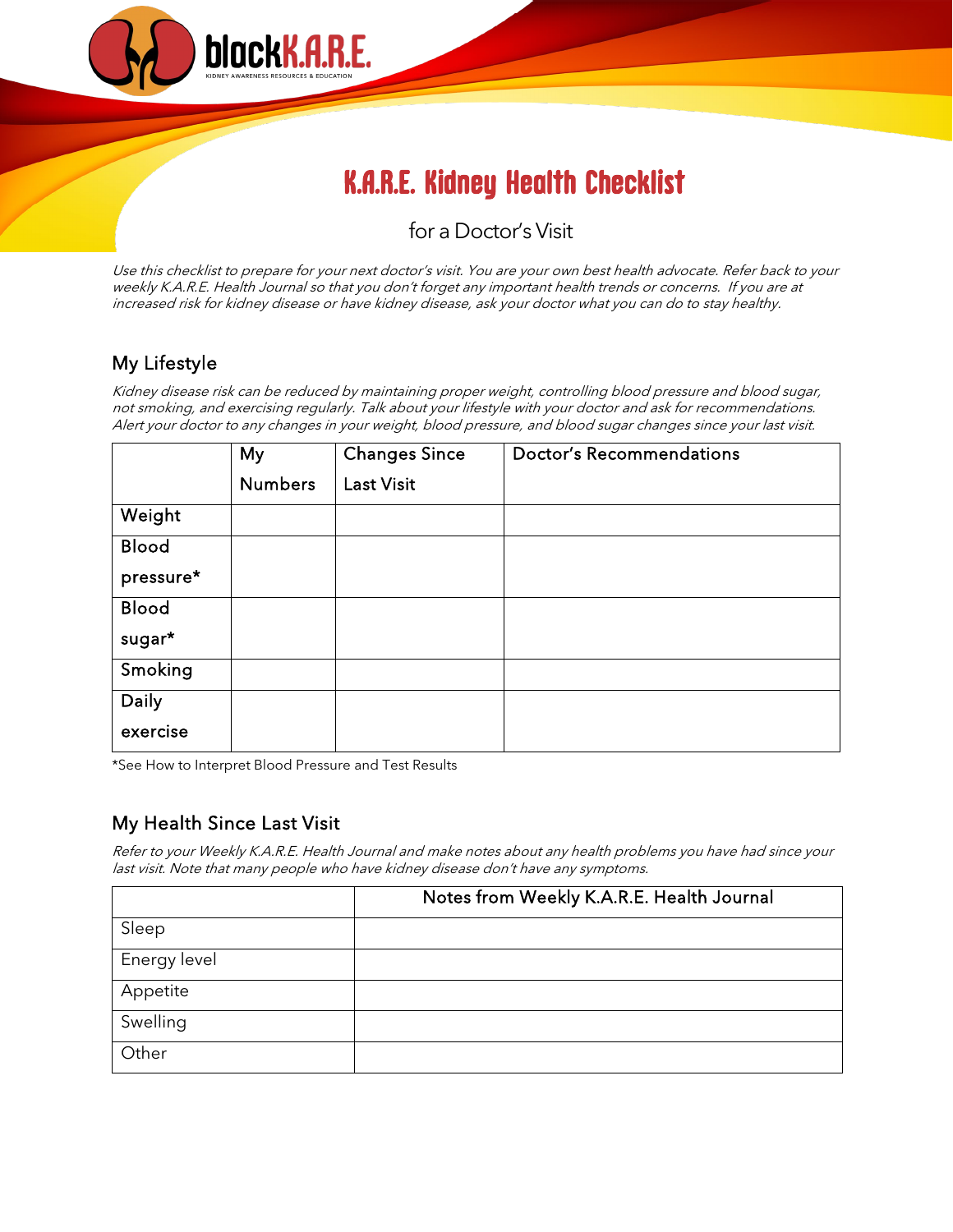

#### Questions for My Doctor

I

I

You can use these questions as a starting place when you speak with your doctor.

1. How have lab results changed since my last visit? Are my labs better, worse, or no change?

2. How much kidney function do I have now? What stage is my chronic kidney disease?

3. What can I do to keep my kidney disease from getting worse?

4. What symptoms should I look for and tell my doctor about?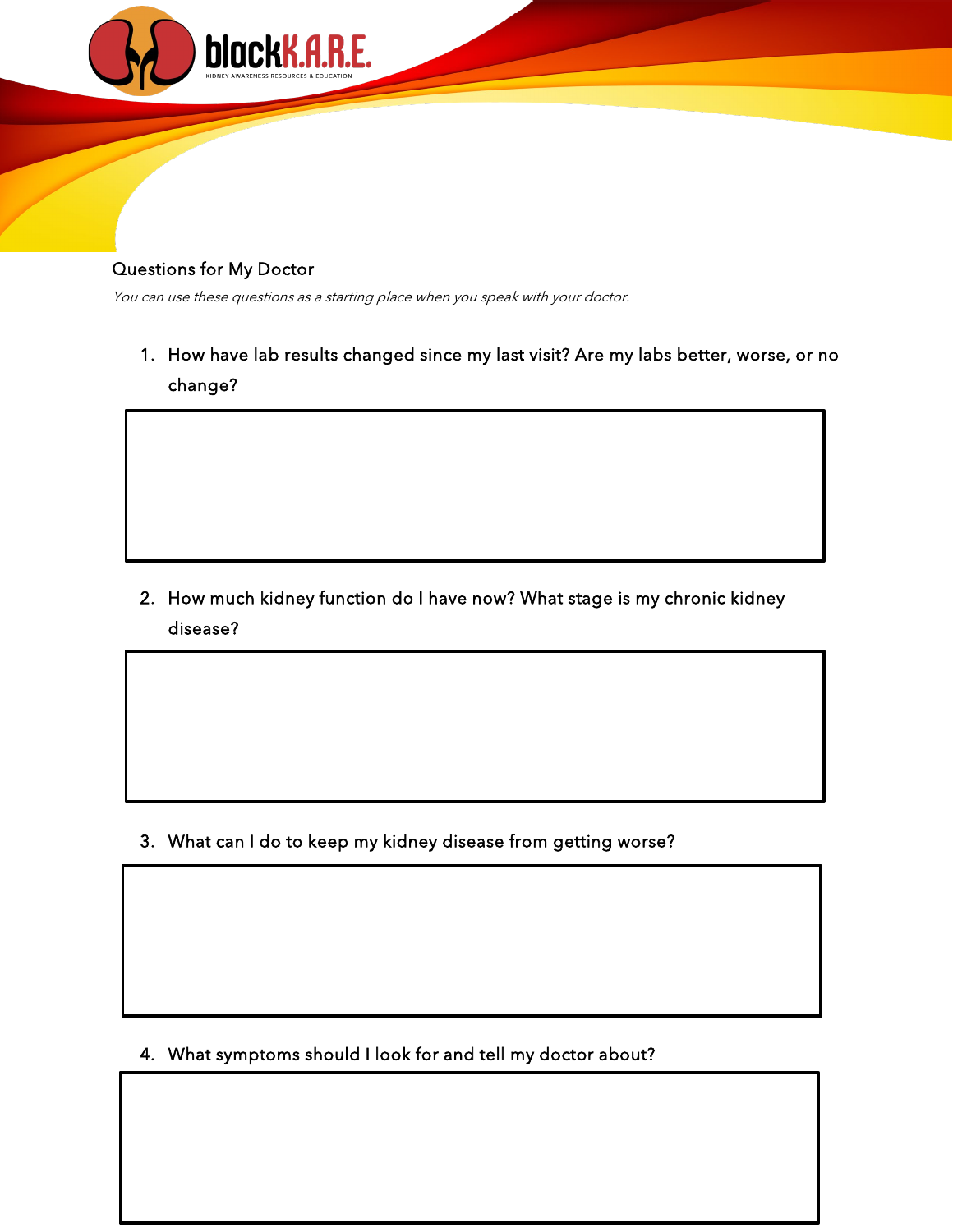

5. What are my treatment options? Where can I go to learn more about treatment options?

6. Who can I call if I have new symptoms or health problems before my next doctor visit?

7. Share if you have had any challenges with eating a healthy diet or exercising.

8. Share if you have any challenges with access to care or going to doctors visits.